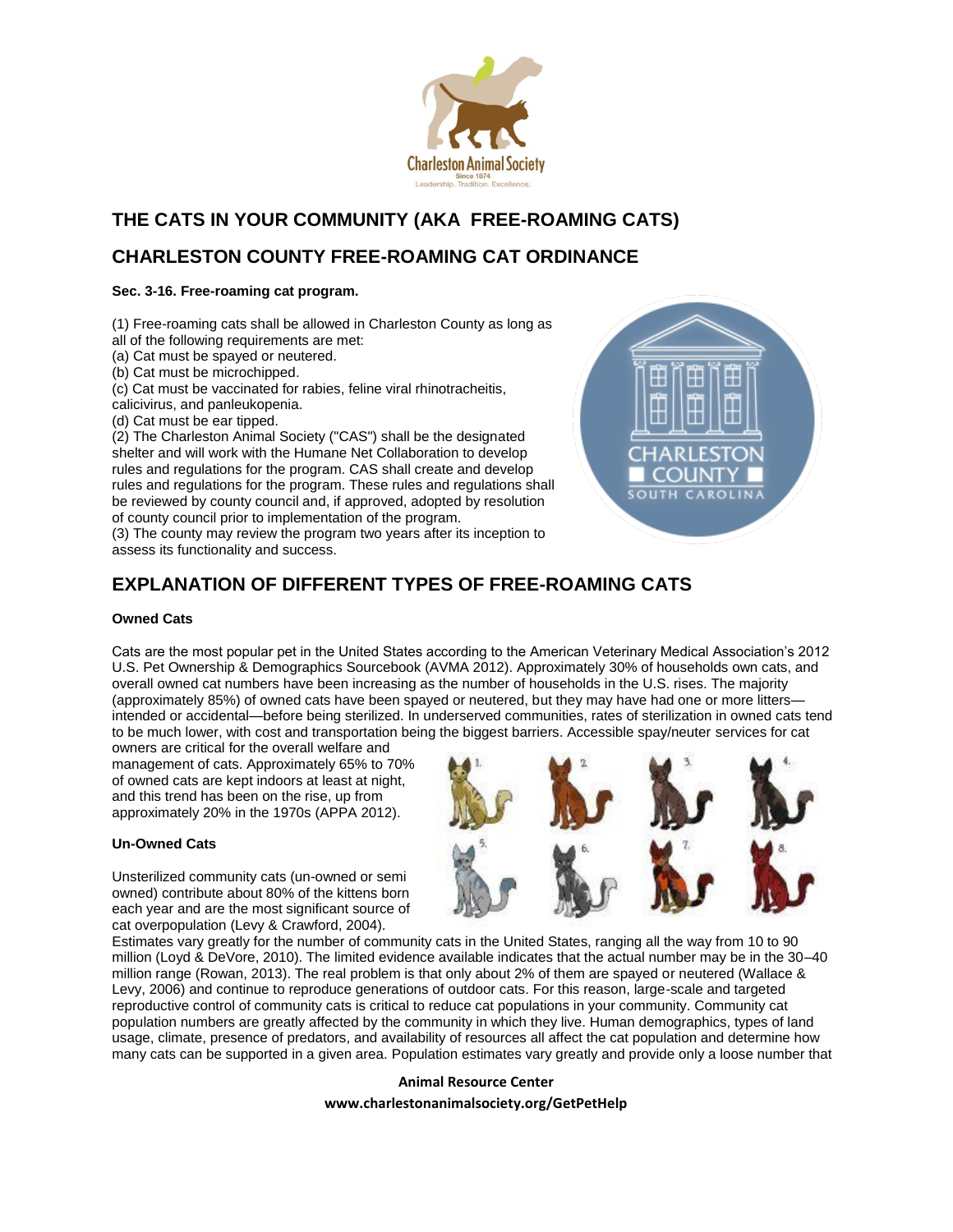

can be further refined as program work takes place. Experts differ on recommended calculations, with a range of formulas from human population divided by six (Levy & Crawford, 2004), to human population divided by 15 (PetSmart Charities, 2013). For a mid-range estimate of the number of community cats in your area, divide your human population by 10. This estimate is exactly that—an estimate. Cold weather areas with freezing temperatures or locales with robust predator populations that limit survival, may have fewer cats than estimated, while rural areas with lots of barns and farms may have more than estimated. Warm climates tend to support larger populations of cats. Densely populated areas with shelter and adequate food sources for outdoor cats may have very large concentrations or relatively few cats depending on the neighborhood's demographics.

### **Return to Field**

Some shelters care for feral colonies on their own property, either by themselves or in collaboration with local TNR groups. Others with high euthanasia rates for cats are embracing "Return to Field" programs as a way to reduce euthanasia while focusing energy and resources on spaying and neutering. In the Return to Field program, healthy, un-owned cats are sterilized, ear tipped, vaccinated, and put back where they were found. The rationale is that if the shelter has no resources, a healthy cat knows how to survive and should not be euthanized to prevent possible future suffering. Using resources for sterilization has a larger impact than focusing resources on intake and euthanasia.

## **COMMON QUESTIONS & ANSWERS**

### **What is the difference between a stray cat and a feral cat?**

Stray cats are socialized to people and can be adopted into homes, but feral cats are not socialized to people and are happy living outdoors. Collectively, we call all of the cats who live all or a portion of their lives outdoors in our community "free-roaming cats".

A stray cat:

- Is a cat who has been socialized to people at some point in her life, but has left or lost her indoor home, as well as most human contact and dependence.
- Can become feral as her contact with humans dwindles.
- Can under the right circumstances become a pet cat once again. Stray cats that are re-introduced to a home after living outdoors may require a period of time to reacclimate; they may be frightened and wary after spending time outside away from people.

A feral cat:



- Is a cat who has either never had any contact with humans or her contact with humans has diminished over time. She is not socialized to people and survives on her own outdoors. Most feral cats are not likely to ever become lap cats or enjoy living indoors.
- Can have kittens who can be socialized at an early age and adopted into homes.

#### **Where do feral cats come from?**

Feral cats are not a new phenomenon. Outdoor cats are part of our rich history in this country and worldwide. Cats have been living among us here in the U.S. for hundreds of years. Feral cats are domestic cats. Feral cats thrive in every type of environment, urban, suburban and rural. Some feral cats are offspring of house cats. Yet, not until the last two decades has there been accessible and affordable spay and neuter services for cats. And, until recent years,

### **Animal Resource Center**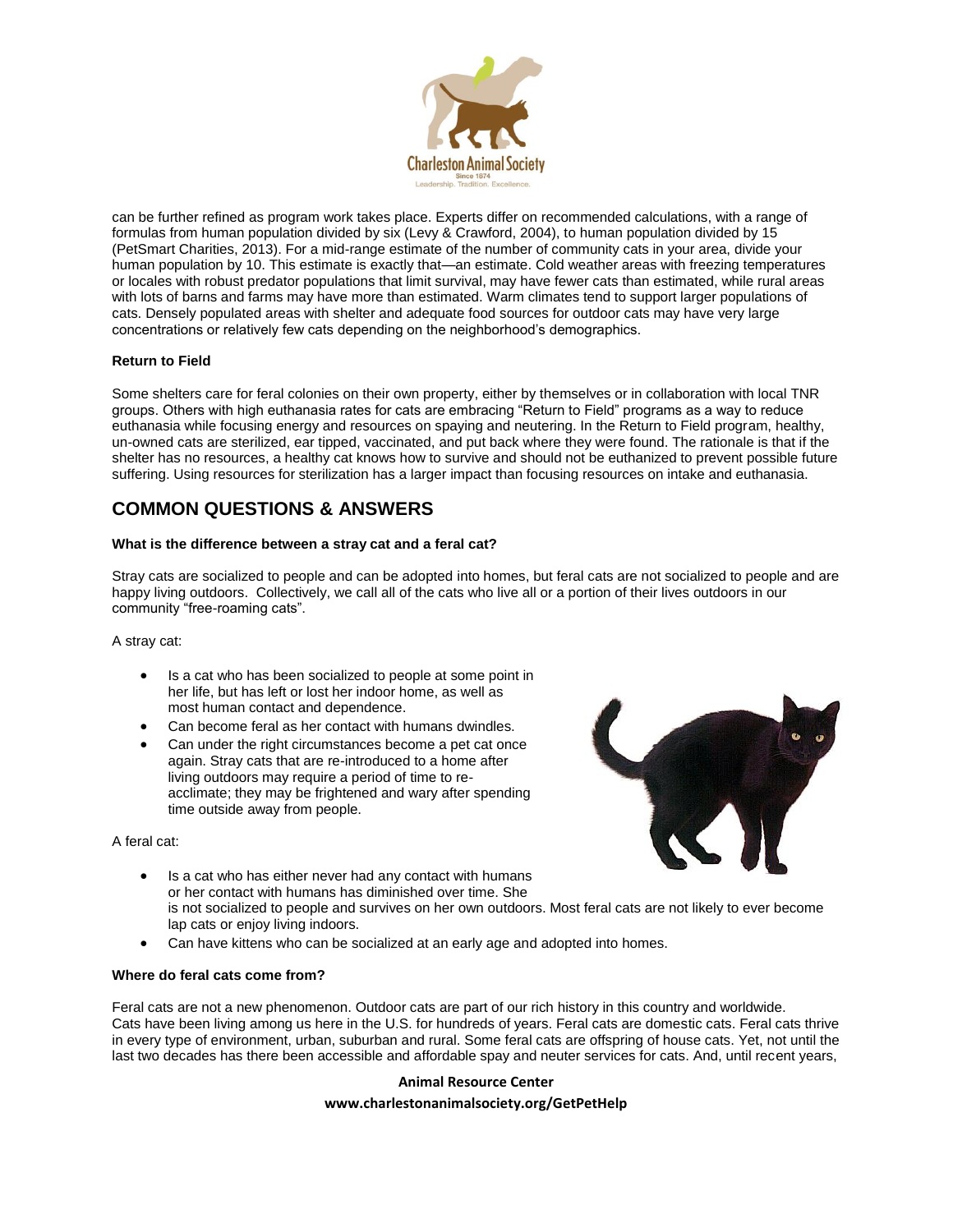

early-age (kitten) spay / neuter was not practiced (kittens go into heat between 4 and 6 months and traditional conventional-wisdom was to spay a cat at 6 month of age.)

Domestic cats came into existence about 10,000 years ago, when humans began farming. According to scientists, cats are one of the only animals who domesticated themselves—choosing to live near humans to feed on the rodents attracted by stored grain. Evolutionary research shows that the natural habitat of cats is outdoors in close proximity to humans—and that is how they have lived ever since. In fact, it wasn't until the 1940s—and the invention of cat litter that "indoors only" for cats was even a concept.

#### **What is Trap-Vaccinate-Alter-Return (TVAR)?**

Trap-Vaccinate-Alter-Return is the humane, effective approach for free-roaming cats. Free-roaming cats are humanely trapped, spayed or neutered, vaccinated, and eartipped (the universal symbol of an altered and vaccinated cat), and then returned to their outdoor home. Socialized cats and kittens may be adopted into homes. The colony's population stabilizes—no more kittens! TVAR improves their lives and their relations with the community: the behaviors and stresses associated with mating stop.

#### **What is an 'eartip'?**

We use the word "eartip" to describe when a small portion of the tip of a cat's left ear is surgically removed during spay/neuter surgery, to denote that the cat has been altered and vaccinated. Eartipping is done while the cat is anesthetized and is not painful for the cat. Eartipping is the most effective way to identify alteredl cats from a distance, to make sure they are not trapped or undergo surgery a second time.



#### **Isn't it unsafe for cats to live outside?**

A 2006 study published in the *Journal of Feline Medicine and Surgery* found that of 103,643 stray and feral cats examined in spay/neuter clinics in six states from 1993 to 2004, less than 1% of those cats needed to be euthanized due to debilitating conditions, trauma, or infectious diseases.

In addition, the lifespan of feral cats compares favorably with the lifespan of pet cats. A long-term study (published in the *Journal of the American Veterinary Medical Association* in 2003) of a TVAR program noted that 83% of the cats present at the end of the observation period had been there for more than six years—meaning that the cats' lifespans were comparable to the mean lifespan of 7.1 years for pet cats.

Feral cat caregivers can take steps to make feral cats more comfortable, like neutering them, feeding them, and providing shelter. These steps promote the cats' well-being, improve their relationships with neighbors, and assist the people who live nearby to understand and co-exist with the cats. But most feral cats don't require intervention beyond TVAR.

For stray and pet cats living outdoors, there are many potential threats to their safety that should be considered.

Some of these dangers include traffic; other free-roaming cats; wildlife such as predatory birds, coyote, and even alligators; disease; a loose neighborhood dog; poison; animal abusers; and others. It is important to understand these threats to your pet's safety at all times, as this is part of being a pet guardian. For house cats that wish to spend time outdoors, there are safe alternatives, such as catteries. Here are a few links to plans and photos for building or purchasing a safe cattery for installing on/near your home. They can be as fancy or plane jane as you prefer – the important thing is safety.

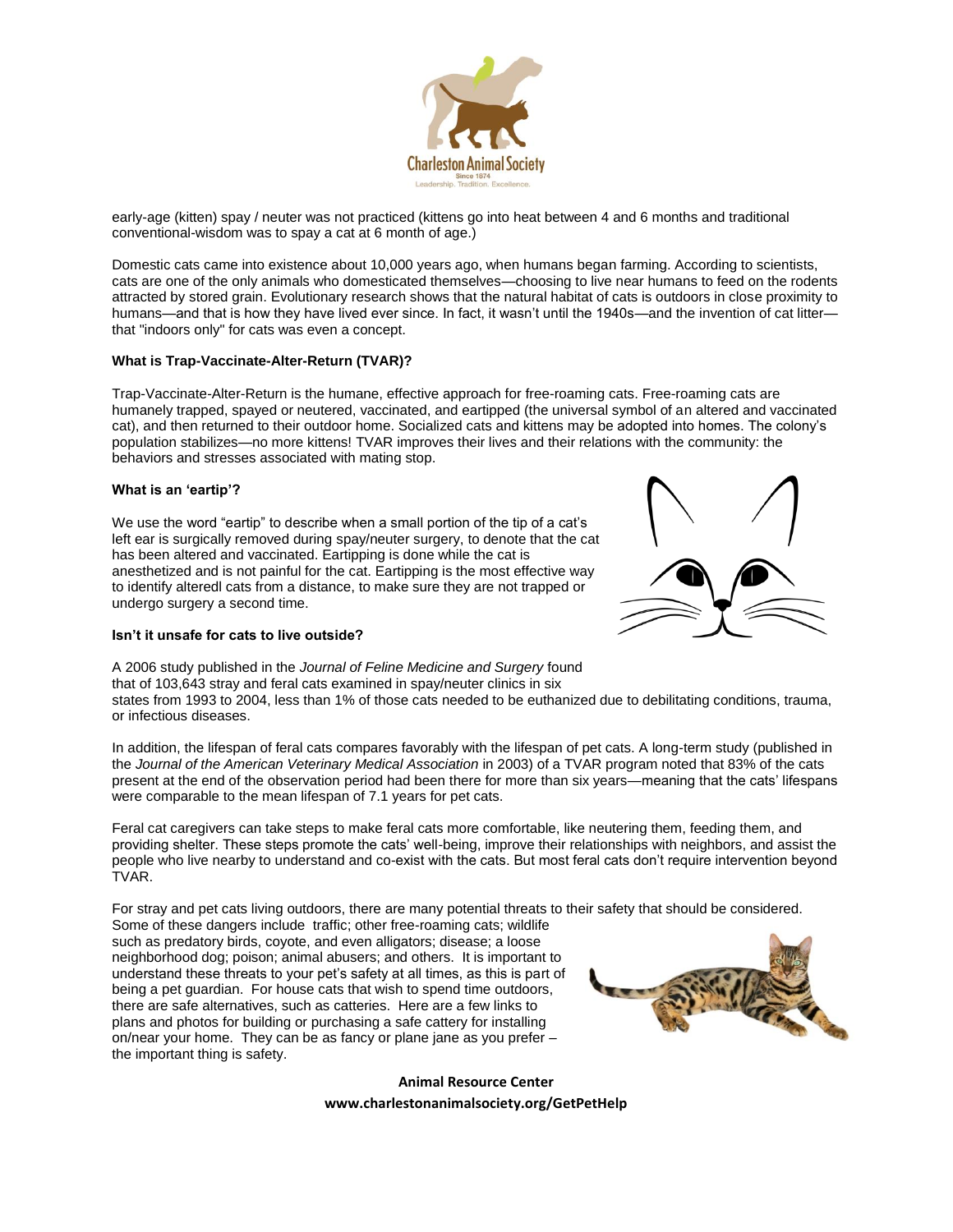

[Catteries and Cattios](http://bestfriends.org/uploadedFiles/Content/Resources/cattery1.pdf) [Cat Terrace Window Cages](http://www.catterrace.com/html/photos.htm) [Cat Condos](http://www.mypetcages.com/group.asp?grp=6) [Catio Spaces](http://www.catiospaces.com/)

#### **Why can't truly feral cats be socialized and then adopted into homes?**

A feral cat is a cat who has either never had any contact with people or whose contact with people has diminished over time. They are not socialized to people and cannot be touched, except sometimes by a regular caregiver. The ideal window for socializing feral kittens is 12 weeks of age or younger beyond 12 weeks, feral cats may never socialize completely or at all. As a result, we do not recommend attempting to socialize feral cats older than 12 weeks—it is dangerous and stressful for both you and the cat. Feral cats live healthy lives in their outdoors homes and the best thing you can do to help them is Trap-Vaccinate-Alter-Return. Outdoor cats that are friendly and socialized to people are called stray cats, and they can be re-homed.



#### **Why doesn't removing free-roaming cats from an area work?**

Animal control's traditional approach for free-roaming cats—catching and killing—is endless and cruel, and it does not keep an area free of cats. Cats choose to reside in a location for two reasons: there is a food source (intended or not) and shelter. Because of a phenomenon called the vacuum effect, when cats are removed from a location, survivors of the catch and kill effort and new cats who have moved in, breed to capacity. Cats have been living outside alongside people for 10,000 years—a fact that cannot be changed.

#### **I don't want cats in my yard. How can I deter cats and peacefully live with them in my neighborhood?**

Thank you for searching out peaceful solutions to living with cats!

It's important to understand outdoor cat behaviors and what draws cats to certain areas. We have simple solutions to divert outdoor cats away from places they are not wanted! Learn how to carry out these tips in **[How to Live with](http://www.alleycat.org/page.aspx?pid=375)  [Cats in Your Neighborhood](http://www.alleycat.org/page.aspx?pid=375)**.

### **I need to relocate a cat/colony. Should I do this? How do I do this?**

Relocating feral cats is not the "happy ending" many people may think it is. The truth is, it's a complicated, risky, and time-consuming plan that rips frightened cats from their home—with no guarantee they will stay in the new location. In high-tension situations, calls to "just move the cats" are extremely common. It can be tempting to offer the opposition an option they will easily accept, like relocation. But remember that you are always working towards a solution that is in the best interest of the cats—and relocation is not. Because of the negative impacts on the cats, relocation should be your last option, something to be considered only after you have exhausted all other possibilities and you truly believe that the cats' lives are in imminent danger if they remain where they are**.**

A far better course of action is to resolve the problems that are causing the cats to be forced out of their home. Learn how to reach a compromise that allows the cats to remain in their original colony location by:

- Using peer mediation techniques
- Negotiating with decision makers
- Offering bargaining chips to reach a compromise
- Handling threats to cats

**Animal Resource Center**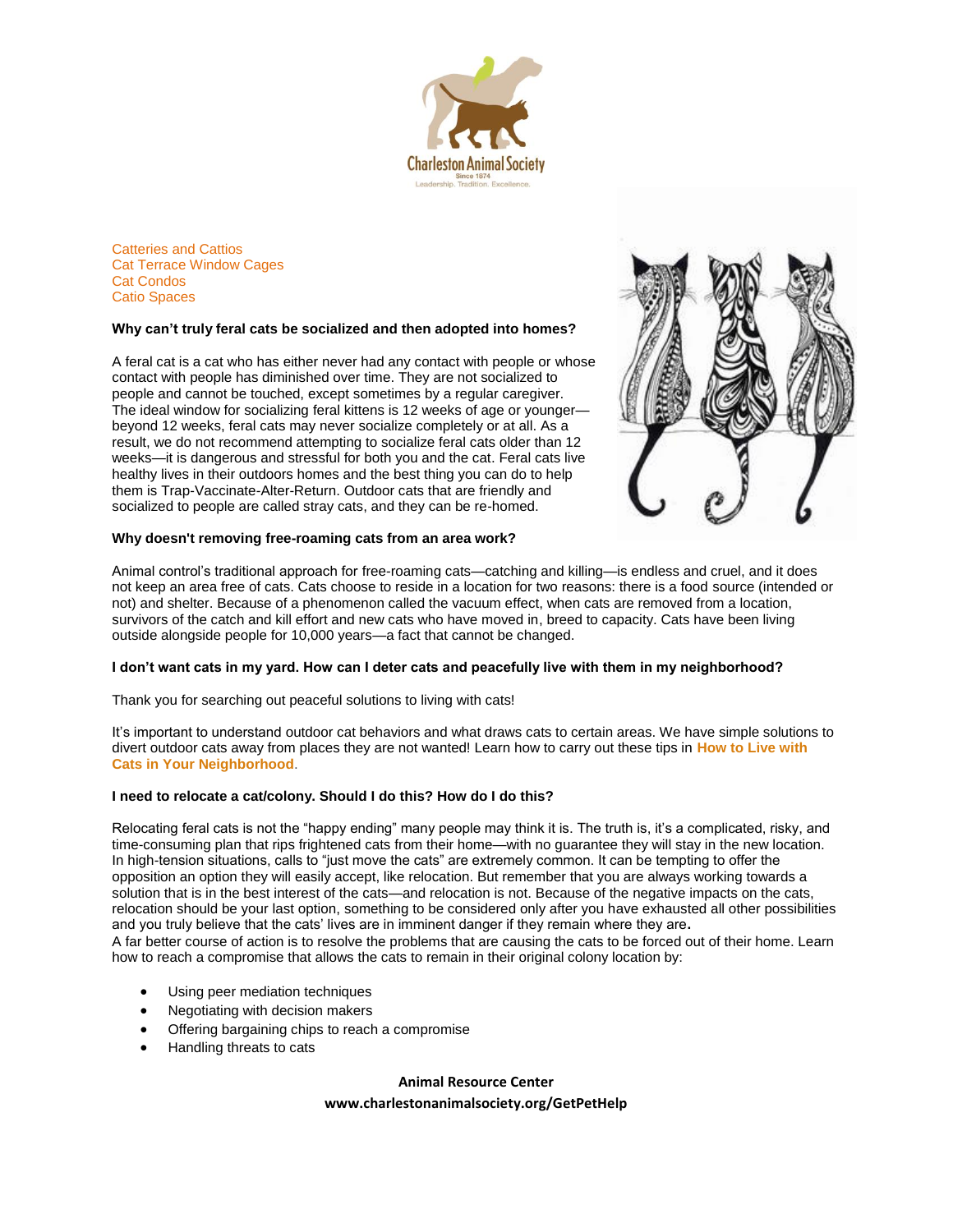

If you are considering relocating cats because their caregivers are no longer able to provide care, try recruiting new caregivers first.

### **I think someone poisoned/injured my cat(s). What can I do?**

Physical threats—or worse, actual violence or cruelty—toward any member of your cat colony present a serious and frightening situation for you and for the cats. However, it is important to stay focused and calm—that will help you better protect the cats.

Intentionally hurting a cat is animal cruelty, and it is illegal in every state and the District of Columbia. Direct threats to cats should be taken seriously.

#### **If someone has physically harmed your cats:**

When a cat you care for is harmed or killed, it can be very difficult to know what to do. There are steps you can take to protect the cats remaining in the colony and bring justice for the cat who is injured or who you have lost.

- First, if the cat is injured, trap them and transport to the veterinarian immediately.
- Next, call the police and begin gathering as much evidence as possible. Make sure you take pictures and document as much evidence as you can find—write all of your observations in a journal and include dates and times. We know how difficult this will be if the cat was killed, but you must document how you found her with photographs. If at all possible, get a necropsy (an autopsy for animals) performed on the cat in order to find out the cause of death. Most states have a state laboratory that performs post-mortem tests on animals. Costs vary, but may be worthwhile if evidence aids in prosecution of the case.

At this point you may want to involve a lawyer. In order to protect the remaining cats you may consider installing a video camera on your property in order to have documentation of activity at all times of the day. This would not only aid with evidence in future cases, but could also serve as a deterrent for anyone coming onto the property with ill intentions.

## **WHAT TO DO IF YOU FIND A LITTER OF KITTENS**

**The best place for kittens younger than eight weeks old is with their mother, whenever possible.**

If you see a litter of kittens that looks to be abandoned or orphaned, please refer to the following guide for what to do:

 If you **find kittens who are alone**, determine if the mother has abandoned them or if she is just off looking for food. The only way to find this out is to wait. Often times, she will return within a few hours. Observe from a distance or a hidden spot to be sure she is not returning before moving the kittens. Use common sense and be patient.



 If **the mother cat doesn't come back after 8 hours**, and you think she has abandoned the kittens or they are in danger, you can choose one of several options. Raise them yourself; bring them to Charleston Animal Society for fostering; foster them for Charleston Animal Society; or assist in trapping them so they can be vaccinated, spayed/neutered, and returned to their life outside. We can help you

**Animal Resource Center**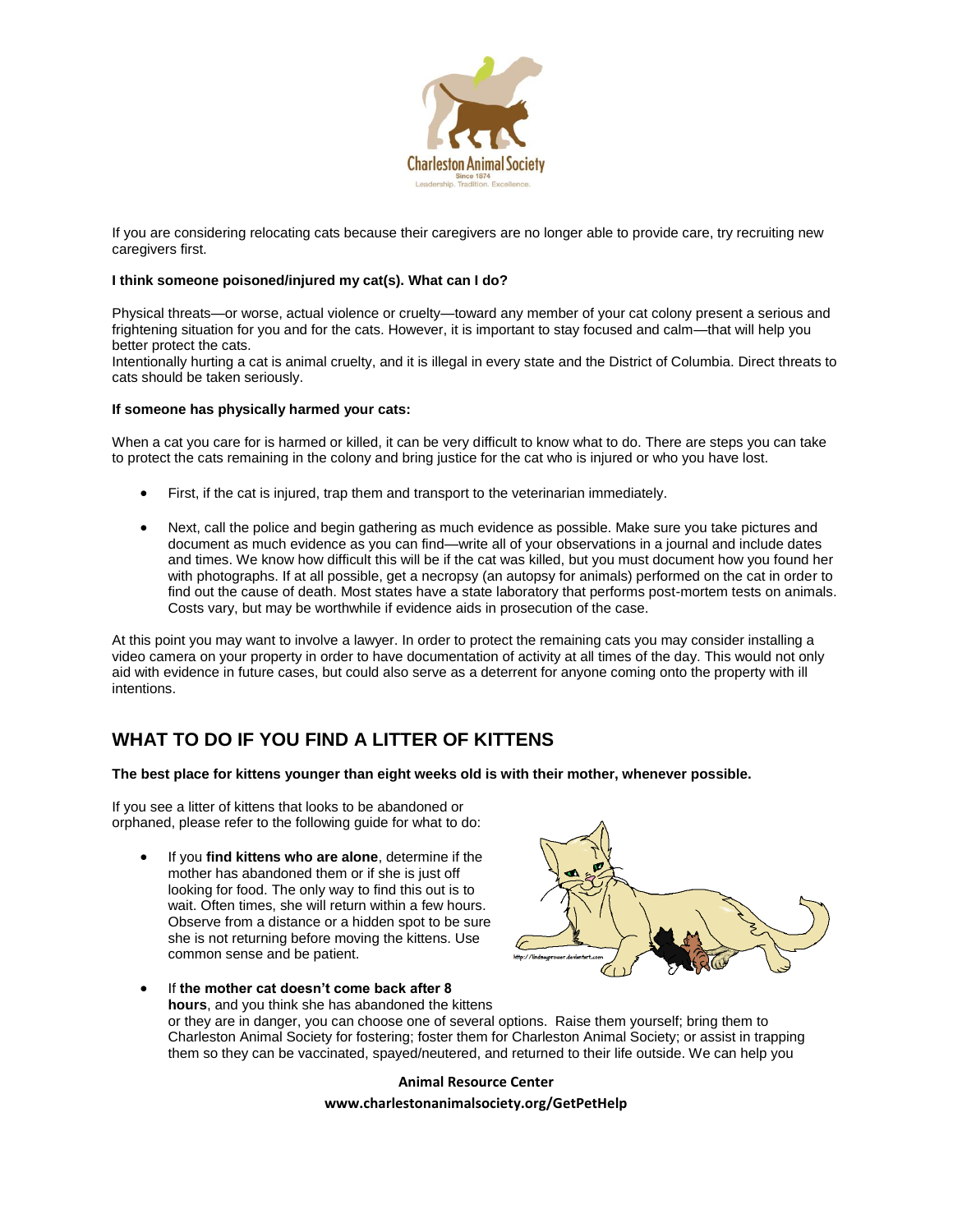

determine if the kittens require [neonatal kitten care](http://www.alleycat.org/page.aspx?pid=291) (one- to four-weeks-old), if the kittens are young enough to be socialized, fostered or adopted (six- to 16-weeks-old), or if they are at the age to be trapped, neutered, and returned (four months or older).

- If **the mother cat does return for her kittens**, you have multiple options to consider:
	- If the mother is feral and the kittens are too young to be separated from her, the best thing for the family is to leave them where they are for now as long as the location is safe. (Use your judgment and common sense—if you think the location is safe enough for the mother to survive, leave the kittens with her. Remember, the mother is best able to care for her kittens. You can assist in providing food, water, and [shelter.](http://www.alleycat.org/ShelterGallery) Monitor the family daily and make the environment as safe for them as you can. If you have decided you don't have the time or the resources to foster, socialize, and adopt out the kittens, then you can trap, neuter, and return the whole family when the kittens are 8-weeks-old or two pounds. If you can foster, socialize, and adopt out the kittens, the ideal window is when the kitten are between six weeks and 12 weeks old. The best thing for the mother cat is to be trapped, spayed, and returned to her outdoor home.
	- o If **the kittens are too young to be separated, and you believe it is safer for the whole family to come indoors**—you can trap the mom, trap or scoop up the kittens depending on their age, and bring the whole family inside to a quiet, small room like a bathroom, where they can live until the kittens are weaned and it is safe to get them all neutered. Learn more about how to care for an outdoor cat family indoors in the sidebar at left. From there you can decide what is best for the kittens and either return mom outside if she is feral or find her an adoptive home if she is fully socialized. IMPORTANT: It can be very traumatizing for a truly feral cat to be brought indoors with her kittens, not to mention potentially dangerous. [Learn how to tell the difference between](http://www.alleycat.org/page.aspx?pid=712)  [socialized \(stray\) cats and feral cats.](http://www.alleycat.org/page.aspx?pid=712)
	- o If **the mother is feral and the kittens are old enough to be separated from her**, you have a decision to make: commit to foster, socialize, and adopt out the kittens, or trap, neuter, and return the kittens when they are 8 weeks or two pounds.
- **If you trap a cat and discover at the clinic that she is a nursing mother**, get her spayed immediately and return her to the area where you trapped her as soon as she is clear-eyed that evening, with approval from the veterinarian. Many times, you only learn this after she is at the clinic—make sure the clinic knows your plans for returning nursing mothers as soon as possible; they may have an anesthesia protocol that will enable her to wake up from surgery more quickly. It may seem counterintuitive to separate her from her kittens, but it's difficult to trap her again—this may be your only real chance to spay her and prevent further litters. Try to find the kittens (following the mother after you return her) so that you can trap and neuter them when they are old enough. *Note: Nursing mother cats continue to produce milk after being spayed, and can continue to nurse their kittens.*
- **If you discover at the clinic that you have brought in a pregnant cat**, have her spayed by an experienced veterinarian who has performed this surgery before. It may be necessary to allow an extra day for recovery and extended observation. For many people, this is a difficult aspect of trapping and returning, but as with nursing mothers or any cat in a trap, it may be difficult to trap her again—this is your opportunity to protect her from the health risks and ongoing stresses of mating and pregnancy.

## **MANAGING FREE-ROAMING CAT POPULATIONS: WHAT DOESN'T WORK**

Many conventional strategies have been used over the years to attempt to manage community cats. You might have tried them or have contemplated trying them, but here is why they don't work. Trap and Remove or Relocate Trap and remove may at first glance seem to be the logical approach to solving community cat problems. However, unless it is consistently performed with very high levels of resources and manpower and addresses over 50% of a targeted population, it doesn't offset the root of the problem: ongoing reproduction of un-trapped cats (Andersen and Martin, et

#### **Animal Resource Center**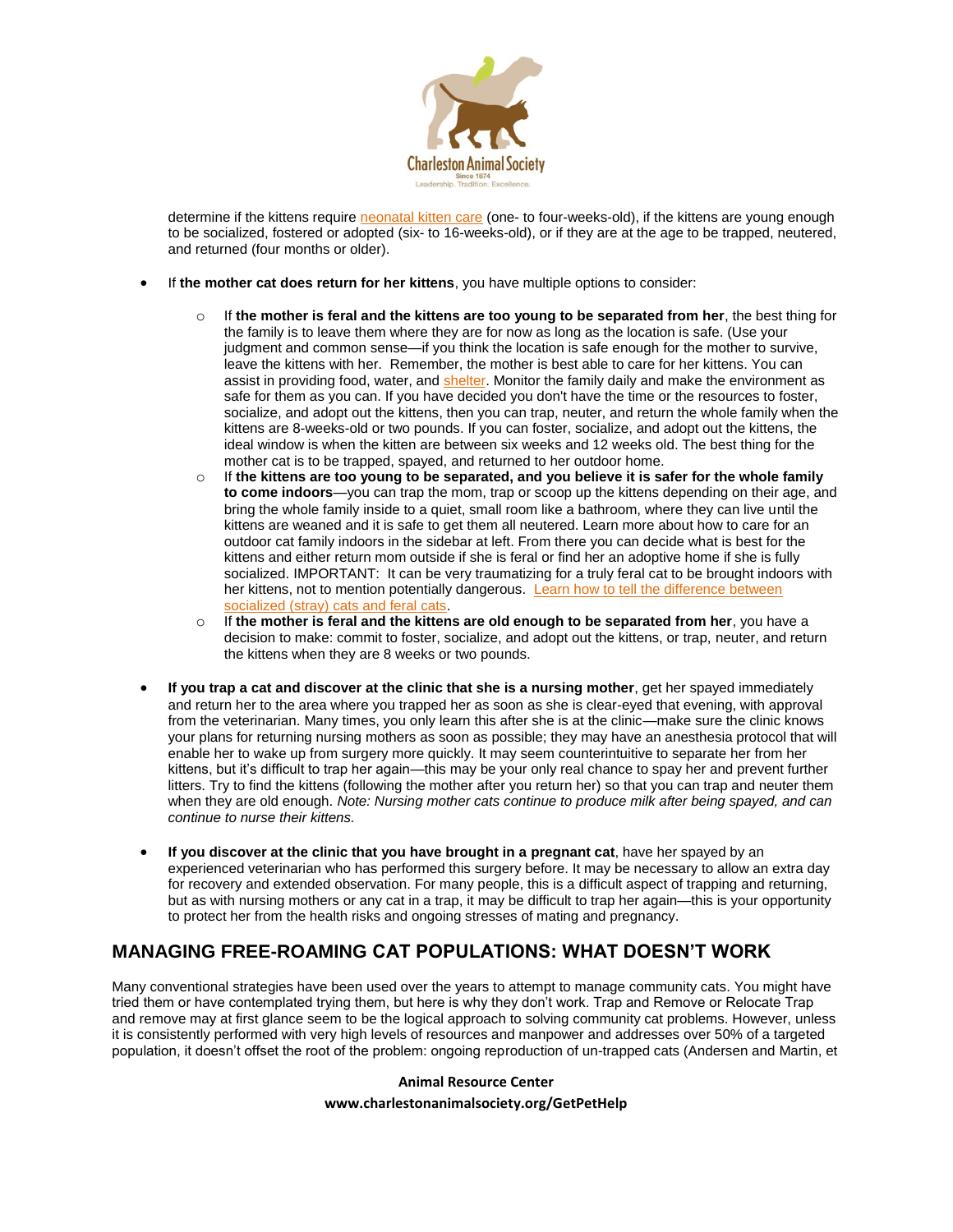

al, 2004). The resources (money, manpower, etc.) required to capture this many cats simply do not exist, either in the budgets and capacity of government agencies or in terms of public support. Haphazard lethal control efforts only result in a temporary reduction in the cats' numbers, essentially putting a band-aid on the problem and further distance from real solutions. Moreover, while some advocates of this approach claim that the cats just need to be removed and placed elsewhere, there is no "elsewhere." Relocating cats is a complex task that is usually unsuccessful and creates more problems than it resolves. The vast majority end up "relocated" to shelters that have no other recourse but to perform euthanasia. Euthanasia in shelters is typically performed to end the lives of ill, dangerous, or suffering animals in a humane manner. When euthanasia is performed on healthy but unsocialized cats, it can be characterized as unnecessary, calling into question whether their deaths are actually humane.



Opposition from many in the community who oppose killing cats and insufficient resources to achieve the level of removal/euthanasia necessary to actually achieve results can often prove to be insurmountable barriers to lethal control programs. Communities that use trap and euthanize strategies typically do not realize reductions in the number of cat complaints, and cat intake at local shelters stays constant or continues to rise. Therefore, the only result of trap and remove/euthanize programs is turnover— new feline faces in the community, but not fewer. Feeding Bans The logic behind banning the feeding of outdoor cats is that if no one feeds them, they will go away. However, this doesn't work because cats are strongly bonded to their home territories and will not easily or quickly leave familiar surroundings to search for new food sources. Instead, they tend to move closer to homes and businesses as they grow hungrier, leading to more nuisance complaint calls, greater public concern for the cats' welfare, and underground feeding by residents. People who feed cats will ignore the ban, even at great personal risk, and enforcement is extremely difficult, resource intensive, and unpopular. Licensing Laws, Leash Laws, and Pet Limits Laws intended to regulate pet cats and their owners don't work to reduce community cat populations, because community cats do not have "owners" in the traditional sense. "Bans on feeding feral cats do nothing to manage their numbers. Bans force feral cats to forage though trashcans and kill wildlife, such as birds, squirrels, and rabbits. Establishing feeding stations ensures a healthier colony and allows a human being to interact with the colony and provide care for any cat that is under stress or who needs medical attention. Feeding stations also bring feral cats to a central location and help establish a trust, making trapping [for sterilization] an easier task." —Wayne H. Thomas, Councilman, Hampstead, MD "As a nation, we have over 50 years witnessing the ineffectiveness of trap and kill programs and their inability to reduce community cat numbers. It's time we try the only method documented to work— TNR." —Miguel Abi-hassan, Executive Director, Halifax Humane Society, Daytona Beach, FL

Instead, they're cared for by volunteer resident caretakers who happen upon them. These caretakers should not be penalized for their goodwill; they are essentially supplementing the community's cat management protocols with their time and resources. Rather, laws should be designed to incentivize people in the community to care for these cats and to protect those who do so. Caretakers don't choose how many cats there are, so pet limits are of little use. Because these cats are not owned, caretakers don't control the cats' movements, so leash laws are equally ineffective. Requiring community cats to be licensed by caretakers is a bad idea from an enforcement and compliance standpoint, and forcing caretakers to register colony locations often causes people concerned for the cats' welfare to go underground and off the municipal radar screen. Additionally, cat licensing projects rarely pay for themselves and further drain already limited resources. Policies that impose penalties on caretakers are barriers to sound community cat management. However, proactive, non-lethal control programs can enlist the support of caretakers by gaining their trust, and they can in turn provide data on the cats people care for. Relocation and Sanctuaries Some individuals or organizations may call for un-owned cats to be relocated or placed in sanctuaries. While this may seem like a humane alternative to lethal control, it is unrealistic due to the sheer numbers of cats in communities. Relocation is time-consuming and usually unsuccessful. Cats are strongly bonded to their home areas and may try to return to their outdoor homes. In addition, if the food and shelter that initially attracted the cats cannot be removed, other unsterilized cats will move in to take advantage of the available resources. Some shelters and rescues have implemented successful barn cat programs, where unsocialized cats can be relocated to barns and

#### **Animal Resource Center**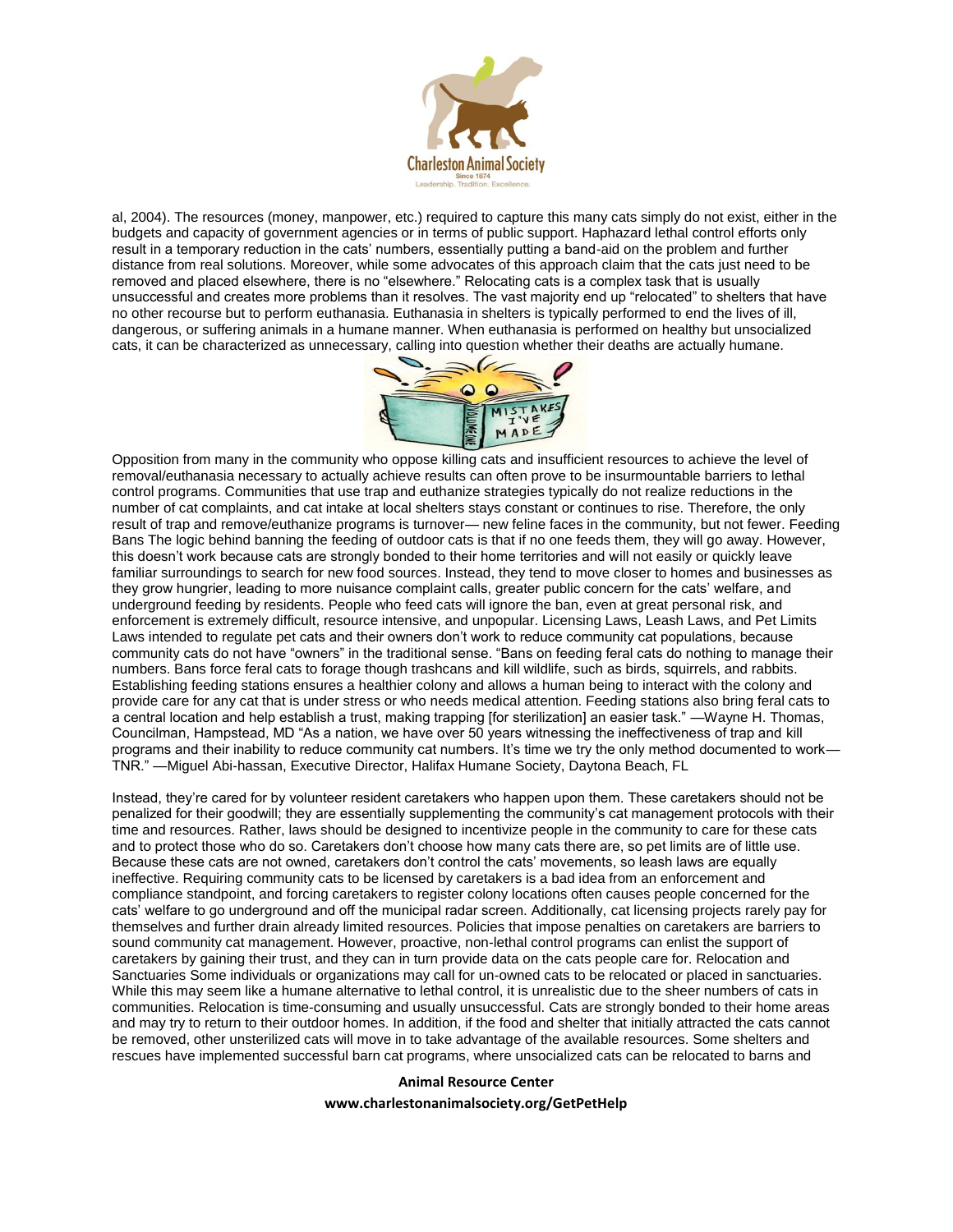

farms to provide rodent control. But these programs require management and are by their nature limited. They can't address the large number of un-owned cats in the community. Sanctuaries might be available in some areas, but those that provide quality care for animals quickly fill to capacity and are too expensive to maintain for large numbers of un-owned cats. Cat populations vastly out-scale availability at sanctuaries, making them an unrealistic option in most cases. Many unfortunate examples exist of sanctuaries that grew too large and resulted in neglect and cruelty. Moreover, these organizations cause an additional burden on communities, requiring law enforcement intervention and resulting in a large group of cats again needing to be removed and relocated. If you are able to secure a spot in a sanctuary, always visit it in person before sending the cat there, to ensure that all animals receive proper and humane care.

# **MANAGING FREE-ROAMING CAT POPULATIONS: WHAT DOES WORK**

Properly managed sterilization-vaccination programs do not create cat overpopulation— the cats are already there. The choice is between making progress or continuing to experience an unmanaged problem. Well-designed and implemented community cat programs are in line with public opinion and can mobilize an army of compassionate, dedicated people who care about the cats, wildlife, and their communities. To be most effective, these programs must be adopted by more communities and supported by more animal care and control agencies and municipal officials. The HSUS strongly recommends effective community cat management programs (including TNR and other sterilization programs), legislation that allows for and supports nonlethal population control, and coalition-based approaches that involve community leaders, citizens, and stakeholders. Solving community cat problems requires



many strategies, including: TVAR Trap Vaccinate-Alter-Return and its variants are non-lethal strategies intended to reduce the numbers of community cats, improve the health and safety of cats, and reduce impacts on wildlife. At minimum, TVAR'd community cats are spayed or neutered so they can no longer reproduce, vaccinated against rabies, marked to identify them as sterilized (the universally recognized sign of a sterilized cat is an ear-tip, a surgical removal of the top quarter inch of the of the cat's ear, typically the left), and returned to their home territory.

## **Community-wide TVAR programs are effective because they:**

- Vaccinate cats against rabies (and other diseases, depending on available resources), decreasing public health and safety risks
- Create an immediate reduction in population when kittens young enough to be socialized and friendly stray cats are removed
- Lead to long-term management, reduction, and eventual elimination of outdoor cat populations
- Potentially save or better allocate municipal funds associated with trapping, holding, euthanizing, and disposing of community cats because trapping is typically done by volunteers
- Further save funds by reducing the flood of kittens into shelters each spring and fall kitten season
- Decrease nuisance complaints by eliminating or dramatically reducing noise from cat fighting and mating and odor from unneutered male cats spraying urine to mark their territory

## **Animal Resource Center**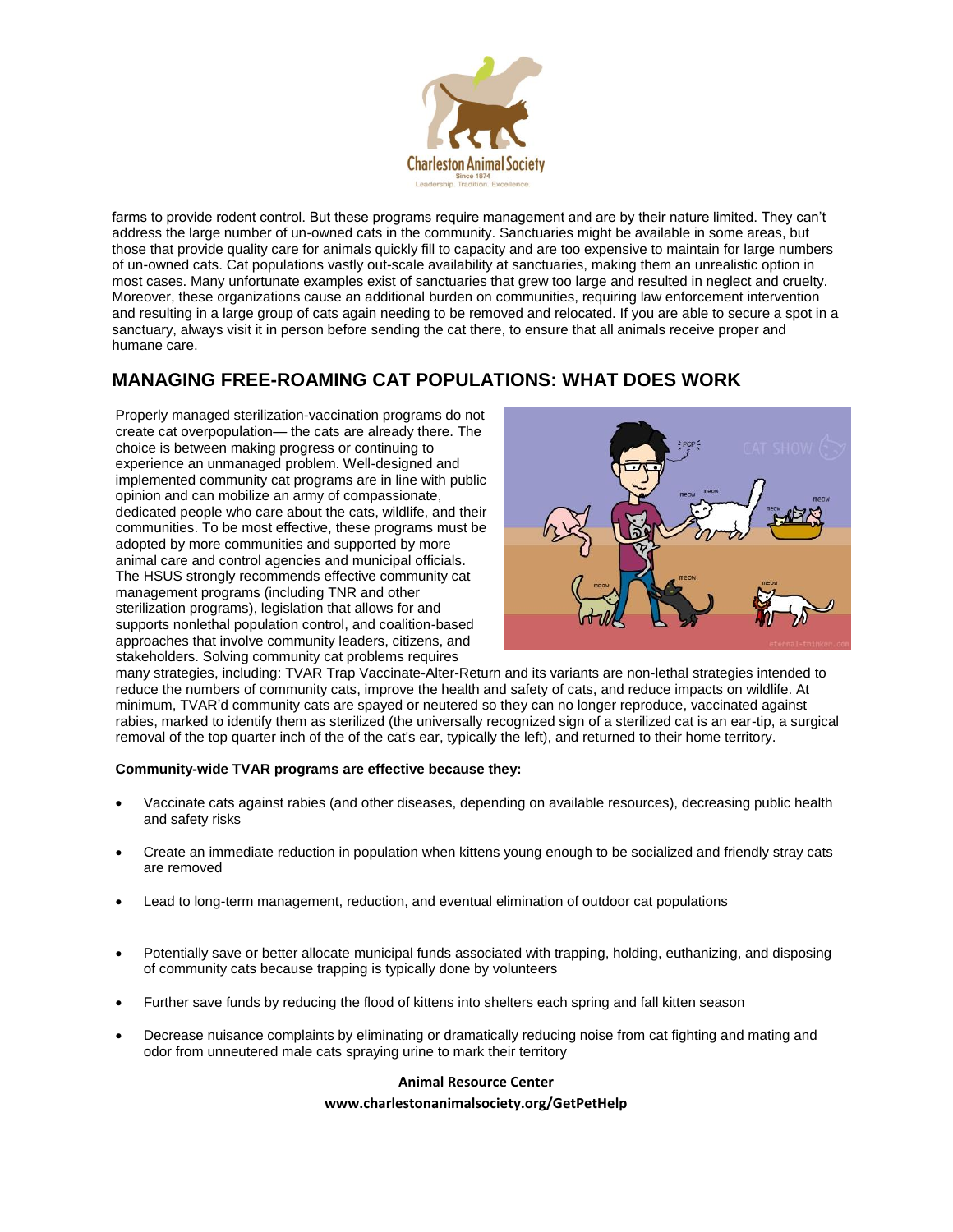

- Attract volunteers, gain caretaker cooperation, and create goodwill for shelters and animal control agencies (if the cats were going to be harmed, there would be few volunteers willing to participate)
- Bring in sources of private funding from nonprofits and individuals willing to pay for the cats' spay/neuter surgeries and care
- Allow private nonprofit organizations that help community cats and volunteers to mediate conflicts between the cats and residents of surrounding communities
- Maintain the health of colony cats (cats living together in a given territory) and allow caretakers to trap new cats who join the colony for TNR or adoption

## **CONCERNS & RESPONSES**

**Concern:** Community cats transmit diseases

Many animals, both wild and domestic, can pass diseases to people. Rabies is a disease of significant concern, and focusing on prevention is the best medicine. Vaccination against rabies should be a standard protocol for TNR practitioners. According to the Centers for Disease Control and Prevention (CDC, 2013), over the last 100 years, rabies in the United States has changed dramatically. The number of rabies-related human deaths in the United States has declined from more than 100 annually at the turn of the century to one or two per year in the 1990s (CDC, 2013). In the United States, human fatalities associated with rabies occur in people who fail to seek medical assistance, usually because they were unaware of their exposure. Modern day prophylaxis has proven nearly 100% successful (CDC, 2013). The CDC also reports that the number of reported cases of rabies is decreasing in both wild and domestic animals. In 2010, wild animals accounted for 92% of reported cases of rabies (CDC, 2013). The World Health Organization hasn't recommended removing dogs to control rabies since 1983 because vaccine



programs have been more successful (WHO, 1984). Although the majority of rabies cases occur in wildlife, domestic animals are the source of the majority of human cases that require post exposure treatment because people are more likely to handle unknown dogs and cats than wildlife. Most rabies cases in cats occur in areas with large raccoon populations, like the Northeast. Vaccinating community cats against rabies as part of a TNR program should be supported as a preventative measure against the potential spread of the disease. Some public health officials have concerns about revaccinating community cats when vaccines expire. Because the lifespan of community cats is typically much shorter than that of pet cats, a vaccine with three-year immunity may provide protection for the life of many community cats. It's clearly better than no vaccine at all. Well managed programs should attempt to re-trap cats for further vaccinations. These programs also have the benefit of potentially reducing cat roaming. They can manage feeding so that fewer people come into contact with the cats. In this way, while the risk of rabies transmission from cats may not be entirely eliminated, it can be significantly reduced. Sterilized cats are typically healthier overall (Scott et al., 2002) and have greater immunity against a host of other diseases and parasites (Fischer, et al., 2007). Sterilized cats are also less likely to transmit feline diseases that are largely spread through mating behavior and mating-related fighting (Finkler, et al., 2011). People who feed community cats should use feeding strategies that do not attract wildlife (e.g. not leaving food out overnight), as should people who feed their pet cats outdoors. Not all states have mandatory rabies vaccination laws for cats, so it is important to determine whether your state does (or should). You should offer low-cost vaccination options for low-income cat owners. Refer to the appendix for additional public health information and documents about rabies and other diseases.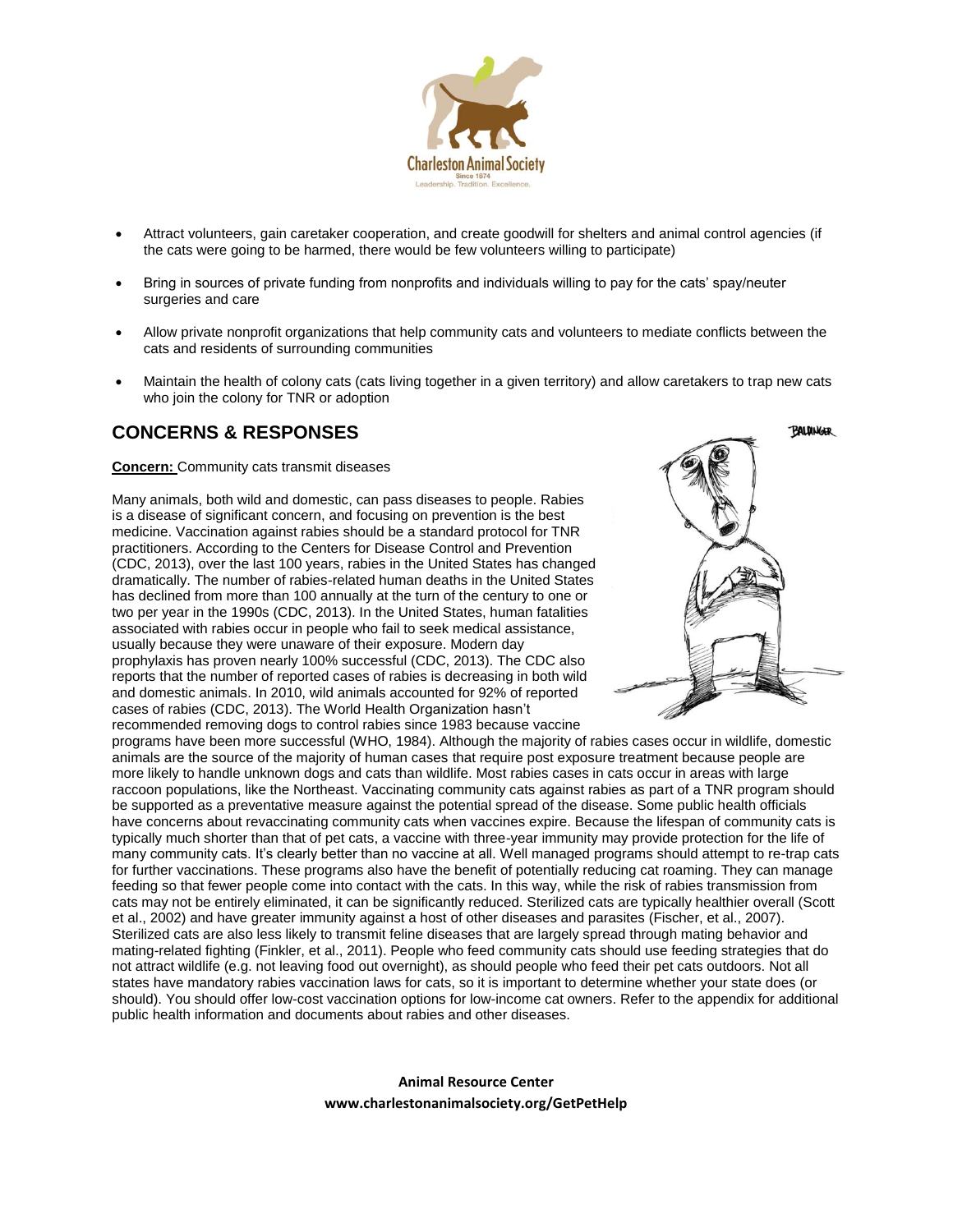

### **Concern:** Cats will continue to be a nuisance to residents

With TNR, nuisance behaviors can be drastically reduced or eliminated. Neutered cats typically don't yowl late at night or fight over mates (Finkler et al., 2011), so noise is greatly reduced. The odor from male urine spray is mostly eliminated because testosterone is no longer present, and spraying to mark territory may stop entirely. Altered cats, no longer in search of mates, may roam much less frequently (Scott et al., 2002) and become less visible. Because they can no longer reproduce, over time there will be fewer cats, which in itself will result in fewer nuisance behaviors, complaint calls, and a reduced impact on wildlife. To prevent community cats from entering areas where they're unwanted, such as yards or gardens, residents can try blocking access to shelter areas and securing garbage containers. If these solutions don't work, many humane cat-deterrent products are available in stores and online. Check the appendix for a list of simple solutions to common complaints. Remember that many cat nuisance cases are the result of neighbor disputes. Facilitating dialogue and mutually agreed-upon resolutions in those cases is often a much more effective outcome than removing the cat(s) in question.

#### **Concern:** Welfare of cats

The idea that community cats are at great risk for suffering and untimely death if not admitted to a shelter is a longstanding one. However, a growing body of evidence suggests that this is not the case. Data from clinics that sterilized more than 100,000 cats nationwide revealed that they are generally fit and healthy, with less than one percent requiring euthanasia to end suffering (Wallace & Levy, 2006). Common feline diseases, such as feline immunodeficiency virus (FIV) or feline leukemia virus (FeLV), occur at the same rate as in the pet cat population (Lee et al., 2002).

#### **Concern:** Welfare of wildlife

There are no easy answers to the issue of cat predation on wildlife. What to do about it has been a concern for more than 100 years. However, neither cats nor wild animals are well served by a polarized, divisive, and expensive "cats vs. wildlife" controversy. Practical solutions include humanely reducing cat populations using TNR and managing cats (individuals and colonies) so they do not impinge on designated wildlife areas and at-risk wildlife populations. Not all cat colony situations are the same. For example, cats may need to be removed when they congregate in or near a sensitive wildlife habitat, whereas they could be effectively managed behind a shopping center in a suburban town. When predation by community cats is an issue, respectful dialogue and productive collaboration between cat and wildlife advocates is essential. There are several examples of such dialogue (e.g. in Portland, Oregon, and New Jersey) that communities might seek to follow. It is not always easy to arrive at a solution that protects all interests to the greatest extent. Effective TNR programs seek to reduce the population of community cats, eventually bringing it to zero. Although TNR might not work as quickly as some would like, there are numerous successful examples of population reduction. Wildlife and cat advocates can also help protect wildlife by joining forces in non-controversial collaborative projects such as informing cat owners about keeping owned cats indoors, seeking support and funds for installing cat proof fences around sensitive natural areas, humanely relocating cat colonies that pose unacceptable risks to wildlife, and, of course, continuing community cooperation to improve the efficiency and economy of TNR programs.

## **TRAP-VACCINATE-ALTER-RETURN (TVAR) SUPPORT**

For Charleston County, call consolidated dispatch at 843-743-7200. Animal control in most municipalities in Charleston will assist with trapping cats upon request. However, they do not trap large colonies and are restricted in the times of day and days of the week they can trap.



Citizens can rent traps from Charleston Animal Society for up to weeks with a \$75 deposit. This deposit is held in the event the trap is not returned so that Charleston Animal Society can replace it. Traps are subject to availability and only two can be rented at a time.